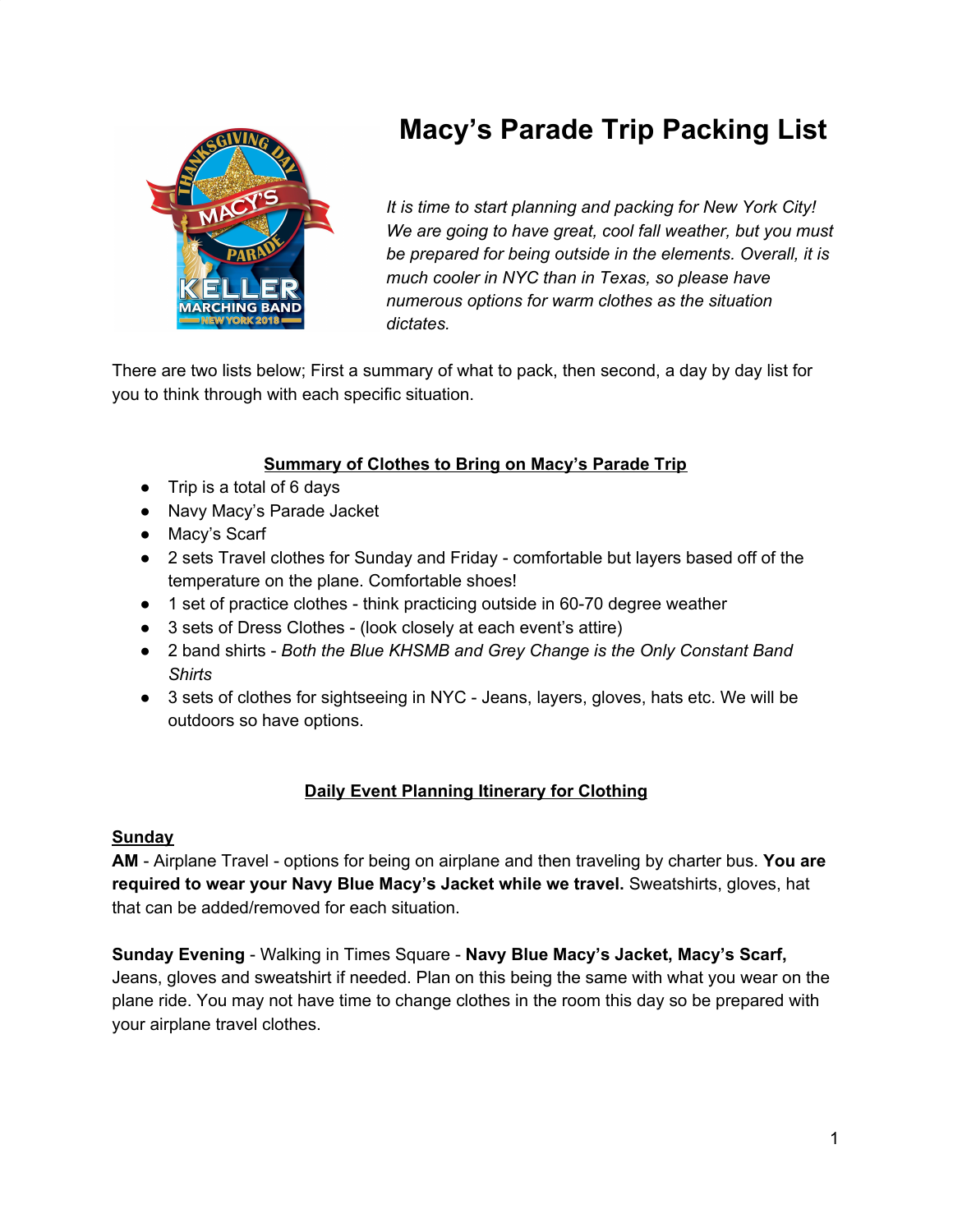## **Monday**

**AM-** Rehearsal at Indoor Facility - Stamford, CT

Rehearsal clothes -Navy Blue Macy's Jacket and Scarf

- Practice clothes we will be in an indoor facility, but it will also be around 60-70 degrees in the complex. Think sweatpants, t-shirt, hoodie etc. and tennis shoes….
- Any T Shirt will be fine. Layer as needed.

**PM** - Dress Clothes for Radio City Christmas Spectacular

We will be unloading buses and waiting in lines outside of RCMH, be dressed for colder weather!

- Macy's Jacket and Scarf
- Dress clothes that are appropriate for colder weather
- Guys Long sleeve button down shirt with sweater, nicer jeans or khakis. Shoes other than tennis shoes (boots, dress shoes). Ties are optional.
- Girls Dress with leggings, sweater, nicer jeans or pants. Top needs to have sleeves. Nicer dress shoes but not high heels.

#### **Tuesday**

**AM** - Statue of Liberty/Ellis Island Sightseeing - You will also be over the water of the Hudson Bay which will be a little cooler.

- We will be outside for this event
- Macy's Jacket and Scarf
- Other layers for warmth underneath
- Long pants

#### **PM** - Phantom of the Opera - Broadway Musical

We will be unloading buses and waiting in lines outside of this Times Square Broadway Theater, be dressed for colder weather!

- Macy's Jacket and Scarf
- Dress clothes that are appropriate for colder weather
- Guys Long sleeve button down shirt with sweater, nicer jeans or khakis. Shoes other than tennis shoes (boots, dress shoes). Ties are optional.
- Girls Dress with leggings, sweater, nicer jeans or pants. Top needs to have sleeves. Nicer dress shoes but not high heels.

#### **Wednesday**

AM - Central Park Performance - this will be exclusively outside

- Macy's Jacket and Scarf
- Blue KHSMB Band Shirt
- Possible hat for colder (or wet) weather
- Jeans
- Tennis shoes
- Gloves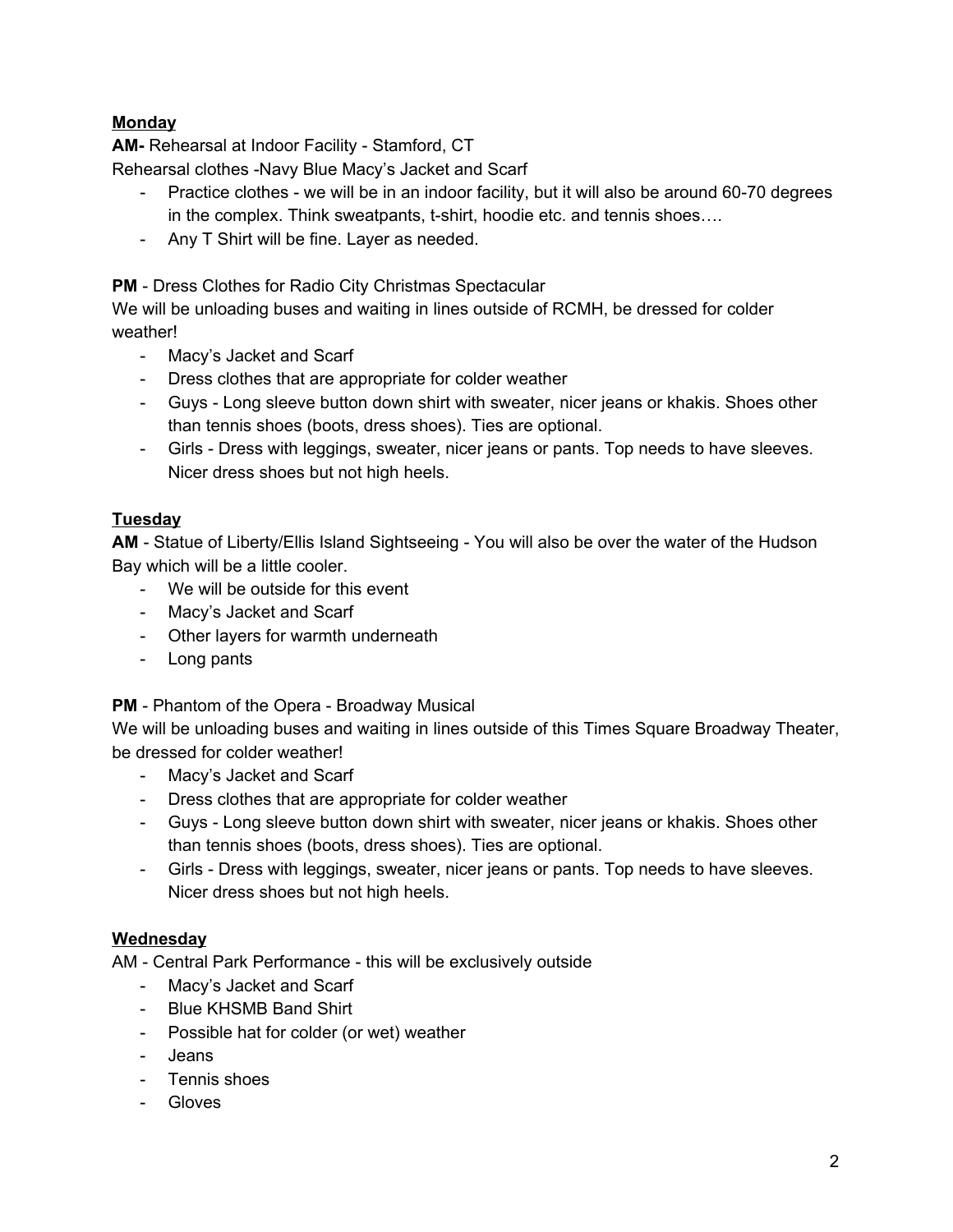- Additional layers for underneath jacket as well as jeans.

**PM** - 9/11 Memorial Museum - We will not be coming back to the hotel after our Central Park performance - you will be wearing the same clothes.

**PM** - Traveling on subway and dinner in Newport Mall - again, you are wearing the same clothes.

### **Thursday**

**AM** - Macy's Parade Day!!!!

- Under your uniform you must wear layers (required) and other form fitting things to not look bulky.
- 2nd layer of socks preferred under your black performance socks
- All uniform parts listed below:

#### **Uniform**

- Performance Day Gray Change is the Only Constant T shirt
- Athletic shorts
- Cold weather form fitting leggings and long sleeve shirt
- Black Socks
- MTX Marching Shoes
- Wool socks under your black socks
- White Gloves
- Shako with Plume

#### **PM** - Dress Clothes for Thanksgiving Dinner Cruise

This is a larger cruise ship, which will be comfortable inside but you will want to go to the top, (open air deck) to see the spectacular view. Dress warmly in layers again:

- Macy's Jacket and Scarf
- Dress clothes that are appropriate for colder weather
- Guys Long sleeve button down shirt with sweater, nicer jeans or khakis. Shoes other than tennis shoes (boots, dress shoes). **A tie is recommended attire for this dinner.**
- Girls Dress with leggings, sweater, nicer jeans or pants. Top needs to have sleeves. Nicer dress shoes but not high heels

\*\*\*\*\*\***Thursday night** - you will repack your suitcase and on Friday morning it will be loaded on the semitruck to be driven home. Plan for what specific items you will part with your luggage until it arrives later Sunday/ Monday.